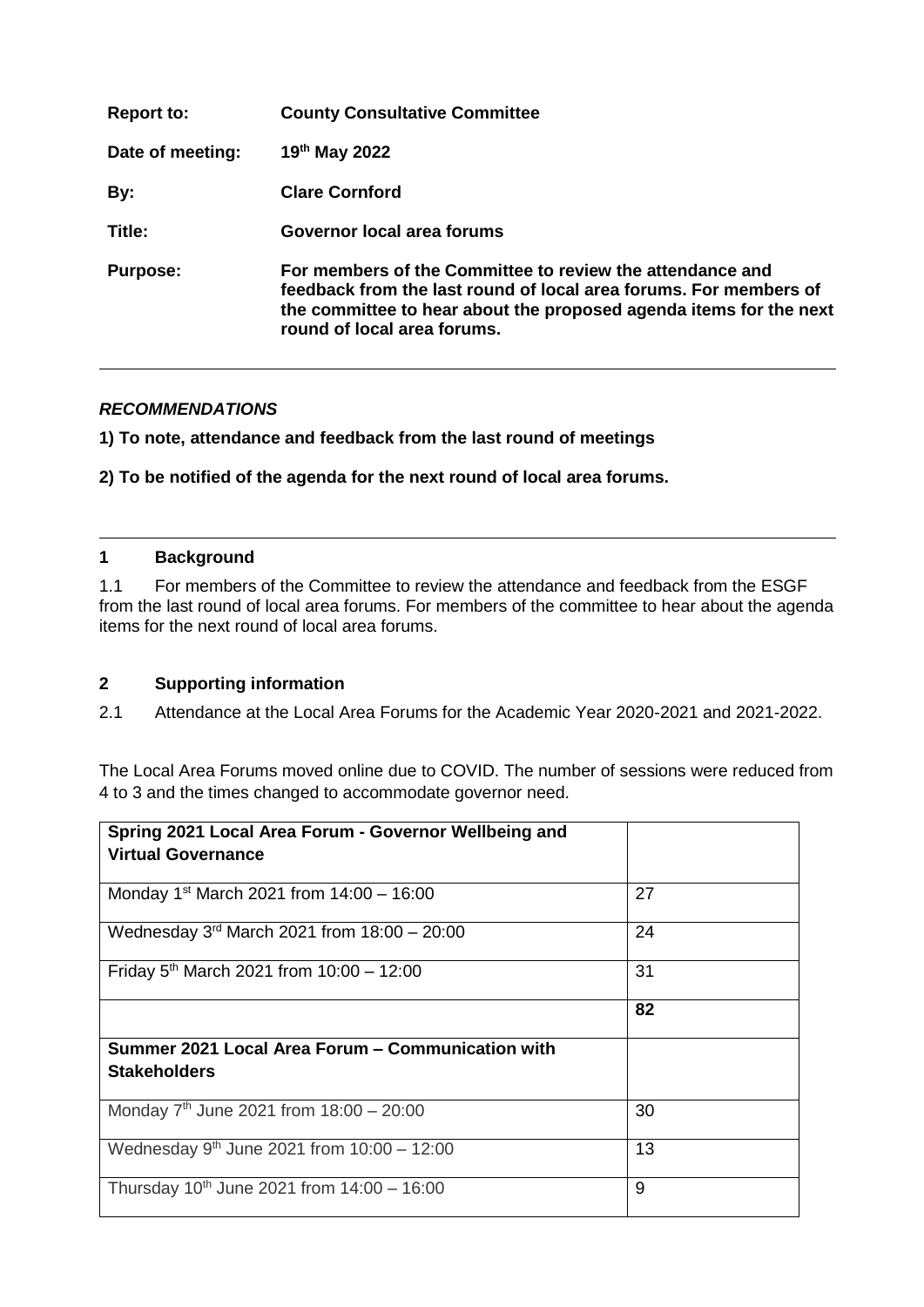|                                                                                                   | 52                     |
|---------------------------------------------------------------------------------------------------|------------------------|
| Autumn 2021 Local Area Forum - Ofsted Inspections are back<br>– what Governors need to know.      |                        |
| Monday 18 <sup>th</sup> October 2021 from $14:00 - 16:00$                                         | 49                     |
| Wednesday $20th$ October 2021 from 18:00 - 20:00                                                  | 37                     |
| Friday $22^{nd}$ October 2021 from $10:00 - 12:00$                                                | 41                     |
|                                                                                                   | 127                    |
| Spring 2022 Local Area Forum - System Leadership and<br>School Improvement. Bookings already made | <b>Numbers to date</b> |
| Local Area Forum: System Leadership - Hastings, Rother and Rye<br>EIP                             | 13                     |
| Local Area Forum: System Leadership - Ashdown and Lewes EIP                                       | 25                     |
|                                                                                                   |                        |
| Local Area Forum: System Leadership - Eastbourne, Hailsham and<br>Seaford EIP                     | 11                     |
| Local Area Forum: System Leadership - Wealden EIP                                                 | 18                     |

The schools which attended each one of the Spring forums are as follows:

# **Rother, Hastings and Rye EIP**

| Battle and Langton Church of England Primary School - Governing   |  |  |
|-------------------------------------------------------------------|--|--|
| Body                                                              |  |  |
| Ninfield CE Primary School - Governing Body                       |  |  |
| Robertsbridge Community College - Governing Body                  |  |  |
| Robertsbridge Community College - Governing Body                  |  |  |
| St Mary Star Of The Sea Catholic Primary School - Governing Board |  |  |
| St Mary Star Of The Sea Catholic Primary School - Governing Board |  |  |
| St Mary Star Of The Sea Catholic Primary School - Governing Board |  |  |
| St Michael's CE Primary School (Playden) - Governing Body         |  |  |
| St Thomas' CE Primary School - Governing Body                     |  |  |
| St Thomas' CE Primary School - Governing Body                     |  |  |
| St Thomas' CE Primary School - Governing Body                     |  |  |
| The Genesis Federation (Beckley and Peasmarsh)                    |  |  |

## **Ashdown EIP**

| Alfriston Primary School - Governing Body           |  |  |
|-----------------------------------------------------|--|--|
| Alfriston Primary School - Governing Body           |  |  |
| Beacon Community College (Academy) - Governing Body |  |  |
| <b>Chyngton School - Governing Body</b>             |  |  |
| Denton Community Primary School - Governing Body    |  |  |
| Harbour Primary School - Governing Body             |  |  |
| Harlands Primary School - Governing Body            |  |  |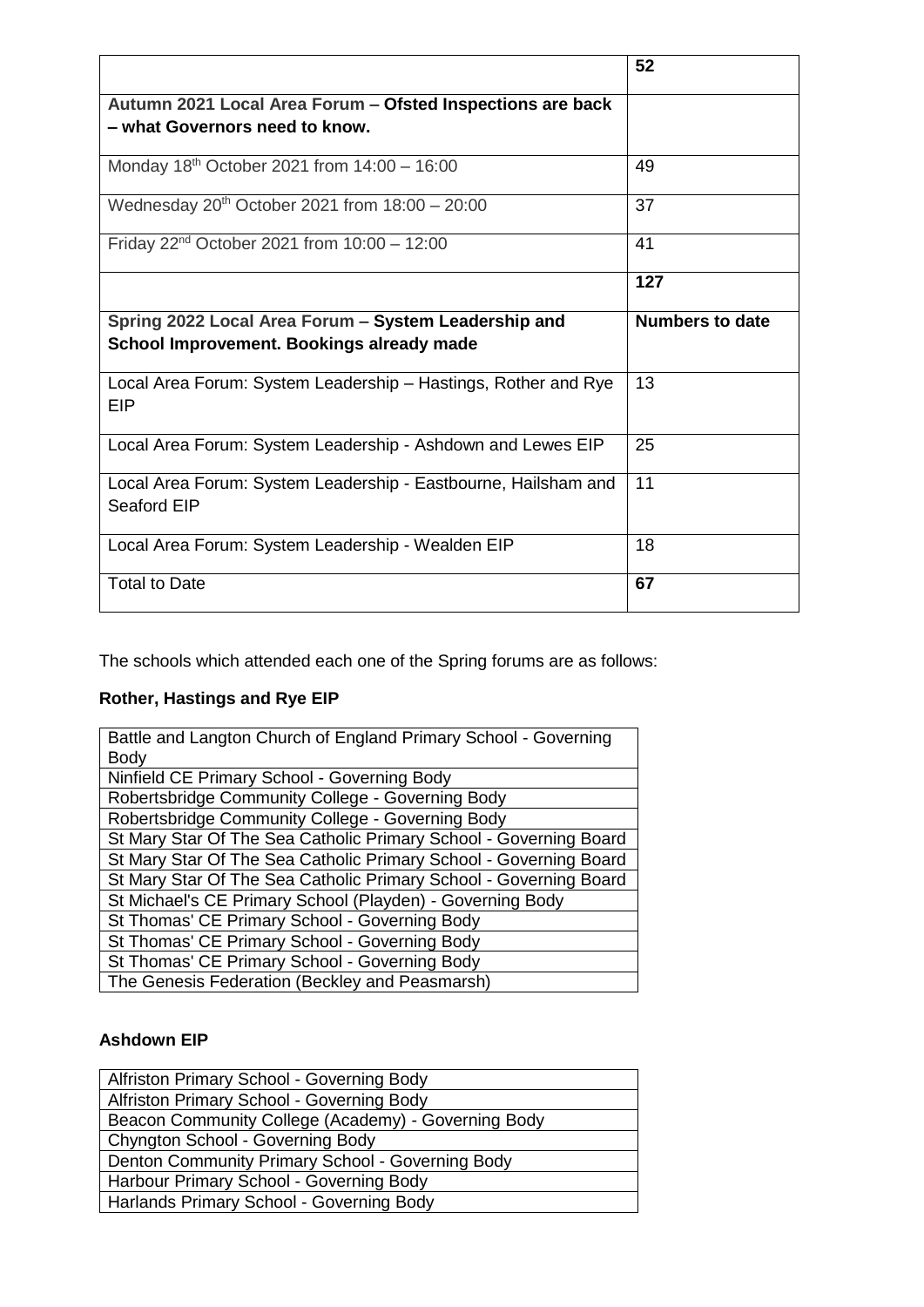| Kings Academy Ringmer (Academy) - Governing Board                |  |  |
|------------------------------------------------------------------|--|--|
| Meridian Primary School - Governing Body                         |  |  |
| Meridian Primary School - Governing Body                         |  |  |
| Newick CE Primary School - Governing Body                        |  |  |
| Priory School - Governing Body                                   |  |  |
| <b>Ringmer Primary School</b>                                    |  |  |
| Rocks Park Primary School - Governing Body                       |  |  |
| Seahaven Academy - Governing Body                                |  |  |
| South Malling CE Primary School - Governing Body                 |  |  |
| St Mary's Catholic Primary School (Crowborough) - Governing Body |  |  |
| St Michael's Primary School (Withyham) - Governing Body          |  |  |
| St Pancras Catholic Primary School - Governing Body              |  |  |
| The Bluebell Federation (Chailey St Peters and Fletching)        |  |  |
| The Oaktree Federation (Firle and Laughton)                      |  |  |
| The Skylark Federation - Barcombe, Hamsey and Plumpton           |  |  |
| Wallands Community Primary and Nursery School - Governing Body   |  |  |
| <b>Western Road Community Primary School</b>                     |  |  |
| Western Road Community Primary School - Governing Body           |  |  |

## **Wealden EIP**

| Cross in Hand CE Primary School - Governing Body                |  |  |
|-----------------------------------------------------------------|--|--|
| Harlands Primary School - Governing Body                        |  |  |
| High Hurstwood CE Primary School - Governing Body               |  |  |
| High Hurstwood CE Primary School - Governing Body               |  |  |
| Holy Cross CE Primary School - Governing Body                   |  |  |
| Little Horsted CE Primary School - Governing Body               |  |  |
| Netherfield CE Primary School - Governing Body                  |  |  |
| Nutley CE Primary School - Governing Body                       |  |  |
| St Mark's CE Primary School (Hadlow Down) - Governing Body      |  |  |
| St Philip's Catholic Primary School - Governing Body            |  |  |
| St Thomas a Becket Church of England Federation - Blackboys and |  |  |
| Framfield                                                       |  |  |
| St Thomas a Becket Church of England Federation - Blackboys and |  |  |
| Framfield                                                       |  |  |
| St Thomas a Becket Church of England Federation - Blackboys and |  |  |
| Framfield                                                       |  |  |
| The Sussex Spires Federation (All Saints and St Richards and    |  |  |
| Herstmonceux)                                                   |  |  |
| The Sussex Spires Federation (All Saints and St Richards and    |  |  |
| Herstmonceux)                                                   |  |  |
| The Woodlands Federation - Punnetts Town and Dallington         |  |  |
| Uckfield College - Governing Body                               |  |  |
| Uckfield College - Governing Body                               |  |  |

## **Eastbourne EIP**

| Bourne Primary School - Governing Body                    |  |  |
|-----------------------------------------------------------|--|--|
| Claverham Community College - Governing Body              |  |  |
| Gildredge House Free School                               |  |  |
| Hankham Primary - Governing Body                          |  |  |
| Heron Park Primary Academy - Governing Body               |  |  |
| Langney, Parkland and Shinewater LGB                      |  |  |
| The Bluebell Federation (Chailey St Peters and Fletching) |  |  |
| The Cavendish School LGB                                  |  |  |
| The Cavendish School LGB                                  |  |  |